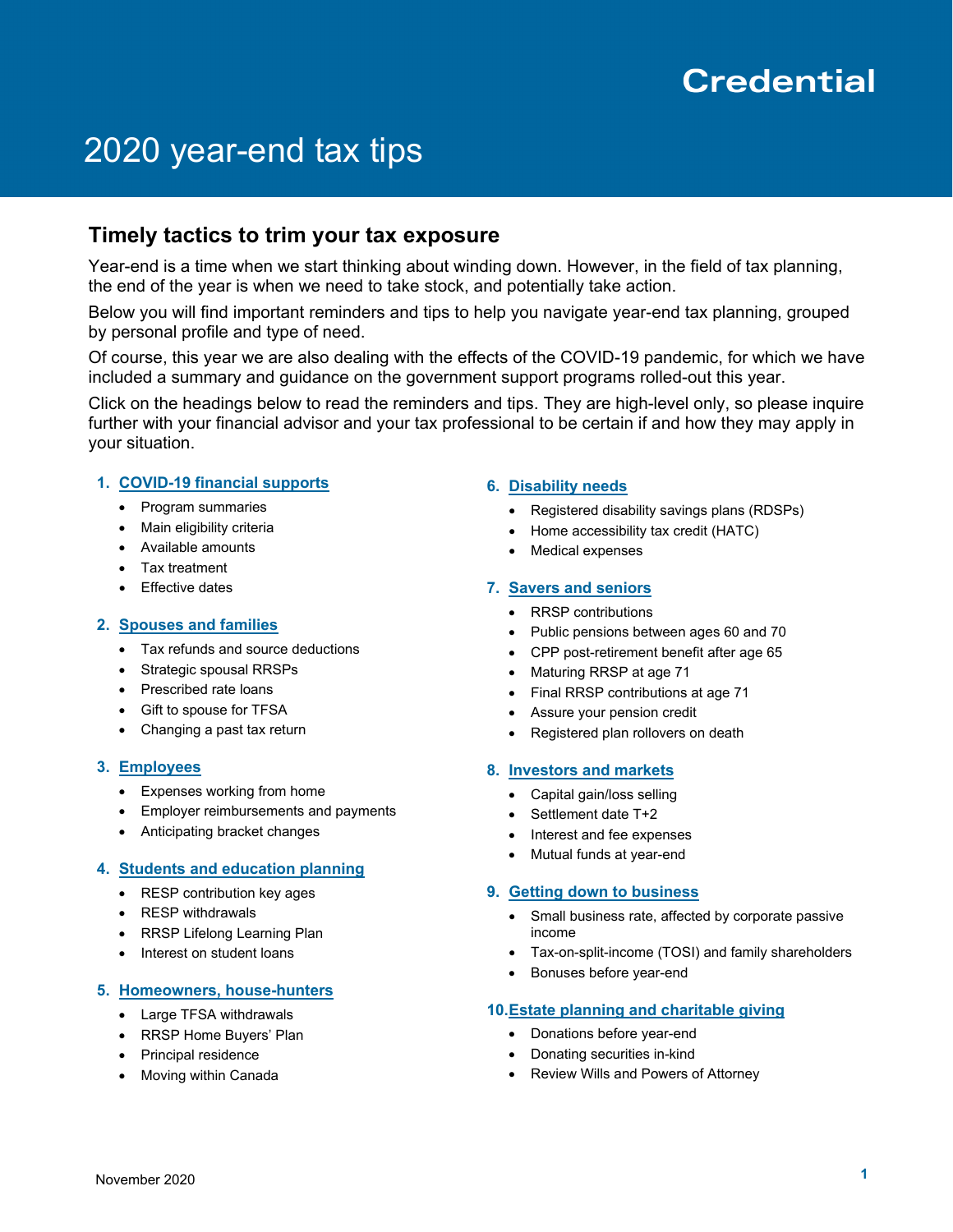# <span id="page-1-0"></span>**COVID-19 financial supports**

In response to the pandemic, the federal government implemented a variety of non-taxable and taxable benefit programs. For the taxable benefits, withholding tax was not applied to the early program, and even as applied to the later programs, the amount withheld may not be sufficient to cover actual tax due once added to the recipient's other income for the year.

This table will help you understand the tax treatment of each program, and whether you may need to set aside a cash reserve to cover any tax that may be due when you come to prepare your 2020 tax return.

| Program                                                 | <b>Eligibility and Amount</b>                                                                                                                                                                                                                                                                                                       | <b>Tax</b><br>treatment        | 2020<br><b>Dates</b>                 |
|---------------------------------------------------------|-------------------------------------------------------------------------------------------------------------------------------------------------------------------------------------------------------------------------------------------------------------------------------------------------------------------------------------|--------------------------------|--------------------------------------|
| Canada<br>Emergency<br>Response Benefit<br>(CERB)       | Unemployed or reduced employment due to COVID-<br>19<br>\$500/week up to 28 weeks; maximum of \$14,000<br>$\blacksquare$                                                                                                                                                                                                            | Taxable,<br>no<br>withholding  | Ended<br>Oct 3                       |
| Canada<br>Emergency<br><b>Student Benefit</b><br>(CESB) | Post-secondary student unemployed or with reduced<br>٠<br>hours due to COVID-19<br>\$1,250/4-week period up to 16 weeks; maximum of<br>\$5,000<br>Post-secondary student with a disability or<br>٠<br>dependants unemployed or with reduced hours due<br>to COVID-19<br>\$2,000/4-week period up to 16 weeks; maximum of<br>\$8,000 | Taxable,<br>no<br>withholding  | Ended<br>Aug 29                      |
| Canada Child<br>Benefit (CCB)                           | Families already receiving the CCB<br>Е<br>\$300 one-time payment<br>٠                                                                                                                                                                                                                                                              | Non-taxable                    | Paid in<br>May                       |
| One-time<br>payment for<br>seniors                      | Seniors eligible for the Old Age Security pension<br>٠<br>received \$300<br>Seniors eligible for the Guaranteed Income<br>П<br>Supplement received an additional \$200                                                                                                                                                              | Non-taxable                    | Paid in<br>July                      |
| Persons with<br>disabilities                            | Holders of a Disability Tax Credit certificate,<br>٠<br>beneficiaries of the CPP or QPP disability pension or<br>disability supports from Veterans Affairs Canada<br>\$600 one-time payment<br>п                                                                                                                                    | Non-taxable                    | Scheduled to<br>be paid on<br>Oct 30 |
| Canada<br>Recovery Benefit<br>(CRB)                     | Workers not eligible for Employment Insurance,<br>٠<br>including self-employed<br>\$500/week for up to 26 weeks<br>П                                                                                                                                                                                                                | Taxable,<br>10%<br>withholding | Began<br>Oct 12                      |
| Canada<br>Recovery<br>Caregiving<br>Benefit (CRCB)      | Caring for child under age 12 or supervising a family<br>member<br>\$500/week; up to 26 weeks; maximum of \$13,000<br>п                                                                                                                                                                                                             | Taxable,<br>10%<br>withholding | Began<br>Sep 27                      |
| Canada<br>Recovery<br>Sickness Benefit<br>(CRSB)        | Unable to work if sick or need to self-isolate due<br>П<br>to COVID-19, or have an underlying health condition<br>that puts them at greater risk of getting COVID-19<br>\$500/week up to 2 weeks; maximum of \$1,000<br>п                                                                                                           | Taxable,<br>10%<br>withholding | Began<br>Sep 27                      |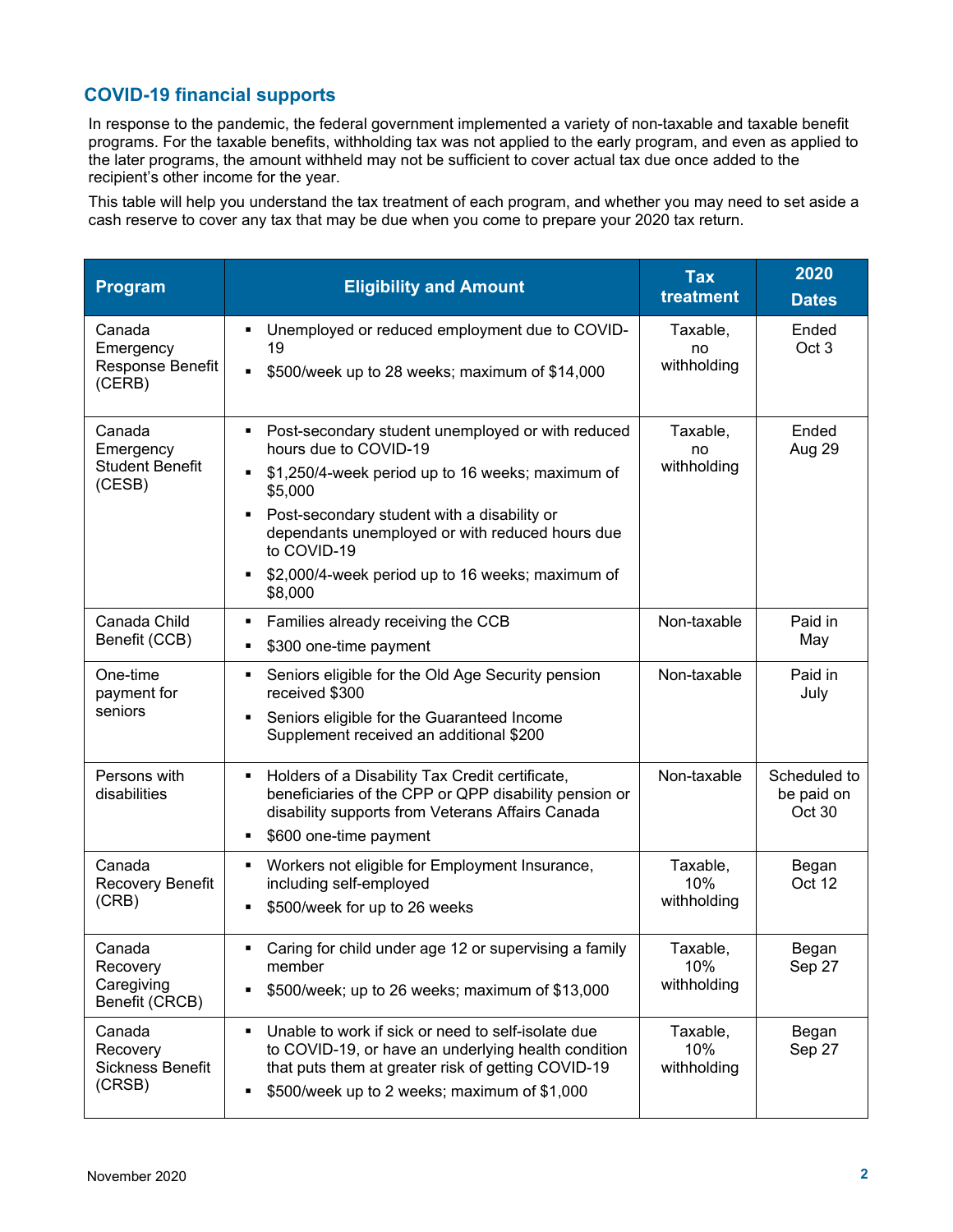| Employment<br>Insurance -<br><b>COVID-19 (EI)</b> | • For eligibility, please refer to the following link from<br>the Government of Canada:<br>https://www.canada.ca/en/services/benefits/ei/notice-<br>covid-19.html#h2.03<br>\$500/week minimum under temporary rule changes;<br>minimum 26 weeks, maximum 45 weeks | Taxable,<br>formula for<br>withholding | Began<br>Sep 27 |
|---------------------------------------------------|-------------------------------------------------------------------------------------------------------------------------------------------------------------------------------------------------------------------------------------------------------------------|----------------------------------------|-----------------|
|---------------------------------------------------|-------------------------------------------------------------------------------------------------------------------------------------------------------------------------------------------------------------------------------------------------------------------|----------------------------------------|-----------------|

Please refer to the following link from the Government of Canada for more information on COVID-19 financial support programs: <https://www.canada.ca/en/department-finance/economic-response-plan.html>

# <span id="page-2-0"></span>**Spouses and families**

#### **Tax refunds and source deductions**

Many individuals, including those with spouses and families, receive tax refunds after making their annual RRSP contributions. This happens when your employer's source deductions exceed your actual tax due. In this case, you have made individual registered retirement savings plan (RRSP) contributions that your employer would not have been aware of when determining payroll deductions.

You may wish to begin **2021** by filing Canada Revenue Agency (CRA) form T1213 to have your employer reduce its withholding (if you qualify), allowing you the use of that money, rather than it being a non-interest bearing deposit with CRA.

## **Strategic spousal RRSPs**

Generally, withdrawals from a spousal RRSP are taxable to the spouse who is the annuitant/owner of the plan. However, an exception applies when the withdrawal occurs in the year of contribution or the following two calendar years. Such early withdrawals will be attributed to the contributor.

While contributions made in the first 60 days of **2021** can be applied to reduce **2020** taxes, you have to wait until 2024 to make withdrawals that will avoid this attribution. Alternatively, if the money is in before the end of 2020, it can be withdrawn by the spouse-annuitant in **2023** without concern, provided that there are no further contributions in the interim that would restart the attribution clock.

Accordingly, be sure to make spousal RRSP deposits before year-end if you are planning for withdrawals in the next few years.

#### **Prescribed rate loans**

On a gift from one spouse to the other, tax on investment income is attributed back to the giver, but that will not occur if a properly documented loan is used. To qualify, interest on the loan must be charged by the lending spouse to the borrowing spouse at the rate prescribed by tax regulations. That rate is an integer (that is, without decimal places), with the lowest possible rate being 1%.

Though the prescribed rate is adjusted quarterly according to economic conditions, the rate on your loan can remain at the level at its inception, as long as annual interest is paid no later than 30 days after year-end, being January 30.

The prescribed rate had been at 1% for much of the last decade before rising to 2% in 2018.

With the economic decline due to the pandemic, the rate again fell to **1%** midway through 2020, making it an opportune time to either establish a new loan, or retire an existing loan to be replaced by a new one at the current lowest possible rate.

#### **Gift to spouse for TFSA**

As a complement or alternative to spousal RRSPs and prescribed rate loans, remember that there is no attribution on a gift to a spouse for a TFSA contribution.

A TFSA contribution is a simpler way to share the wealth between spouses, and here you don't have to worry about year-end issues.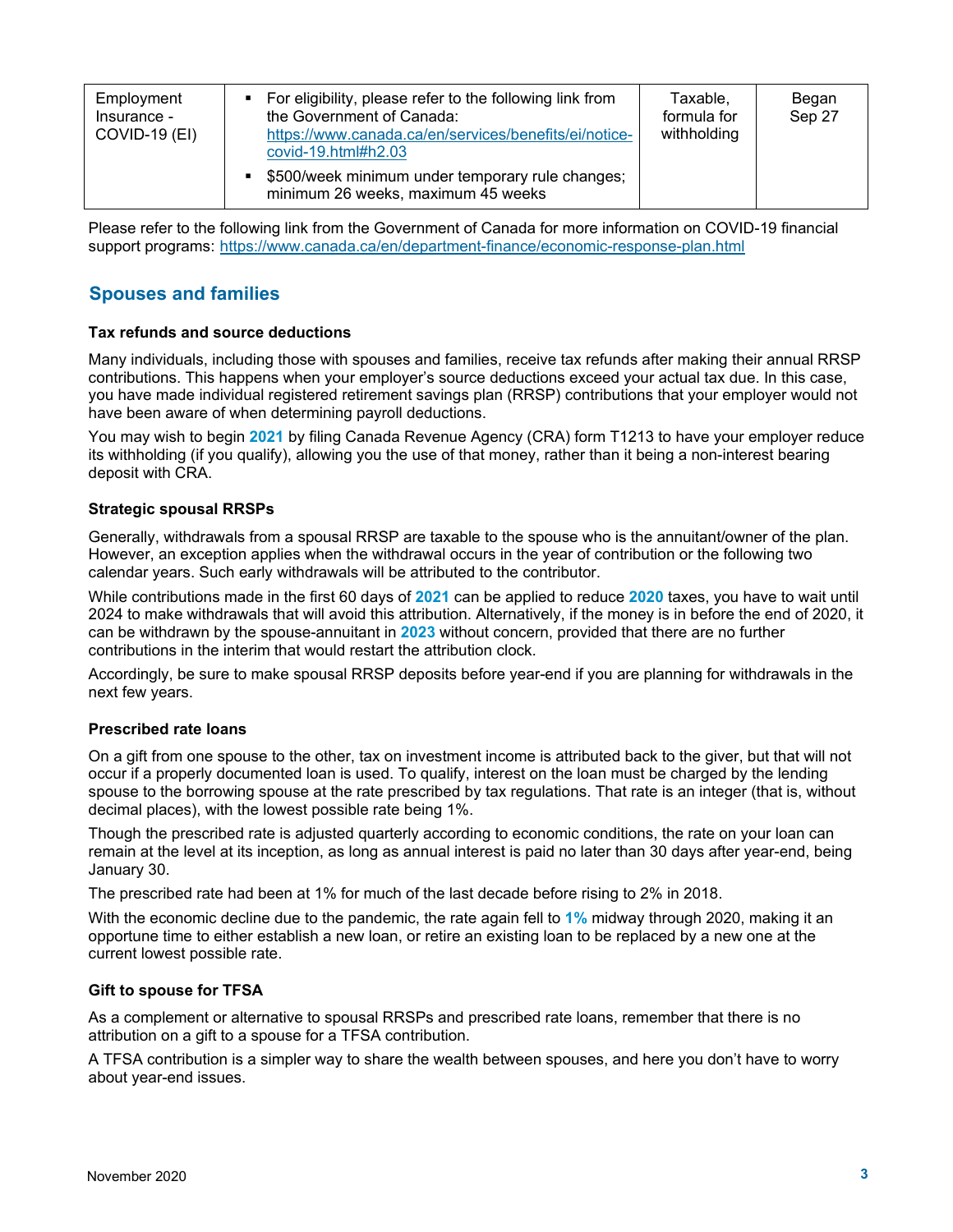## **Changing a past tax return**

If you want to change a previously filed tax return, you can only do so for a tax year ending in any of the 10 preceding calendar years. A request for a change related to **2010** must be made before year-end **2020**.

# <span id="page-3-0"></span>**Employees**

## **Employee expenses while working from home**

If you have been required to work from home during the COVID-19 pandemic, you may be wondering whether any deductions may be available to you this year.

In general, for an employee's expenses to be deductible, they must be a condition of employment, as certified by the employer using Form T2200 Declaration of Conditions of Employment. There are two types of expenses that are potentially deductible:

- 1. Out-of-pocket expenses consumed in the performance of employment duties (eg., stamps, paper, toner cartridges, etc.), but not capital like office furniture, even if used for business purposes.
- 2. Costs of maintaining a home office.

If no T2200 existed prior to beginning to work from home, it may be challenging to retroactively make the case that a given expense is a condition of employment. Additionally, it would be cumbersome for employers to prepare and issue T2200 forms for a large number of employees.

Fortunately, the CRA has been accommodating. In April, it issued a notice that employees could receive up to \$500 as a tax-free reimbursement for the purchase of personal computing equipment to assist them in their work responsibilities. At the October meeting of the Canadian Tax Foundation, a CRA official stated that the treatment would also apply to home office furniture, but the \$500 threshold would not be increased. Invoices should be provided by the employee in those circumstances where there is reimbursement in respect of that \$500 threshold.

## **Employer reimbursements and other payments**

If an employer reimburses a business payment made by an employee, this is neither income nor an expense/deduction for that employee.

However, where a payment from the employer is of a personal nature, it is likely to be a taxable employee benefit. For example, it is a taxable benefit if an employer pays for a gym membership. Many employers have provided additional payments to help their employees working from home during the pandemic. Your employer's human resources department can advise whether those payments are to be reported as taxable benefits.

# **Anticipating tax bracket changes**

If you will be away from work in the coming year or returning after an absence, you may be in a different tax bracket than at present. If you have expenses or transactions that can be adjusted, it may be beneficial to align them with the year when you are in a lower bracket. For example, if you are contemplating the sale of an appreciated investment property that will result in you recognizing a taxable capital gain, you might negotiate to have the closing date in the lower tax bracket year.

# <span id="page-3-1"></span>**Students and education planning**

#### **Important ages you should know about for RESPs and CESGs (Birth years 2003 to 2005 and 2008)**

CESG, Canada education savings grant, offers a matching value of 20% of what the plan subscriber contributes to a Registered Education Savings Plan for a child. For your 17-year-old (born in **2003**), 2020 is the last year for grant eligibility. If there is unused room from previous years, the CESG may match up to \$1,000 for a \$5,000 contribution.

To be entitled to CESG for a 16- or 17-year-old child, there has to have been a minimum of \$2,000 in total contributions by the end of the year that child turned age 15, which for 2020 would be a child born in **2005**. Alternatively, at least \$100 must have been contributed in any four (not necessarily consecutive) preceding years. If no contributions have yet been made for a child turning age 12 this year (born in **2008**), a \$100 contribution before year-end will keep this window open. That then would have to be followed with at least \$100 in each of the next three years. For both rules, the funds must remain in the plan.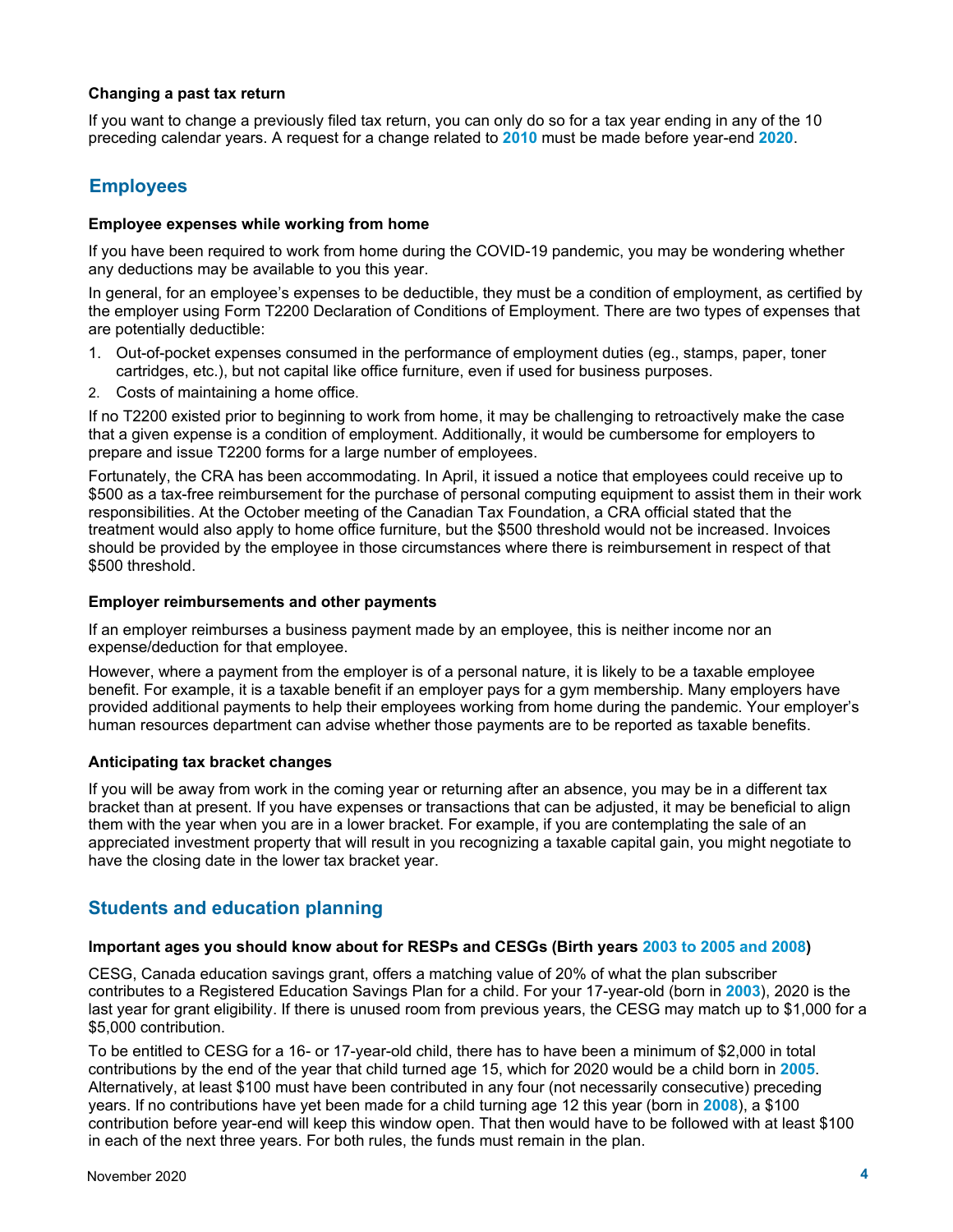# **RESP withdrawals**

RESP withdrawals in the form of educational assistance payments (EAPs), are taxed to the student in the year the amounts are withdrawn from their RESP. If it is expected that the student will be at a higher tax bracket in **2021** (for example, graduating), it will likely be preferable to make the withdrawal before year-end.

Also, be aware that EAPs must be taken no later than six months after leaving school. If your child graduated or stopped attending a qualifying program in **2020**, you may wish to arrange for a final EAP.

## **RRSP Lifelong Learning Plan**

If you are considering funding a return to education using the RRSP Lifelong Learning Plan (LLP), the withdrawal limits are up to \$10,000 in a calendar year, and up to \$20,000 in total. Depending on your anticipated cost and start date, it may be advisable to make your first withdrawal before the **2020** current year-end.

Once your training/education is complete, you must begin returning funds to your RRSP the earlier of the second year after you ceased to be a student or five years after your first LLP withdrawal. The table below illustrates an example of when payment is due after withdrawal:

| <b>Withdrawal year</b> | 5th year after<br>withdrawal | <b>Payment in 2021</b>                                                                     |
|------------------------|------------------------------|--------------------------------------------------------------------------------------------|
| 2015                   | 2020                         | Payment may be made in first 60 days of 2021 to<br>satisfy repayment obligations for 2020. |

Note : LLP repayments are not deductible, and any unrepaid amounts are treated as taxable income in the year when they were due.

#### **Interest on student loans**

If you are a paying interest on a government sponsored student loan, you may take a tax deduction for the amount of interest you pay each year. If you don't have sufficient income to make use of the deduction that year, you can carry forward and claim the deduction up to five years later. Your **2020** return is the last opportunity to claim interest that you paid in **2015**.

# <span id="page-4-0"></span>**Homeowners, house-hunters**

#### **Large TFSA withdrawals**

If you plan a significant TFSA withdrawal in **2021** – for example as part of the down payment for a home purchase – you may wish to take your withdrawal before year-end **2020**. That way you'll get your re-contribution credit at the beginning of **2021**, rather having to wait for it until **2022**, which only really matters if you expect to have cash available in the coming year to make a TFSA contribution.

The annual allotment of TFSA room has been **\$6,000** since **2019**. It was \$5,000 at inception in 2009, with an index formula to increase it by \$500 every few years. It was \$5,500 from 2013 to 2018, with the exception of being \$10,000 in 2015. It will probably be 4 or 5 years before it is increased to \$6,500.

If you were at least 18 years of age in 2009 and have not used any TFSA room, your cumulative available room in **2020** is **\$69,500**.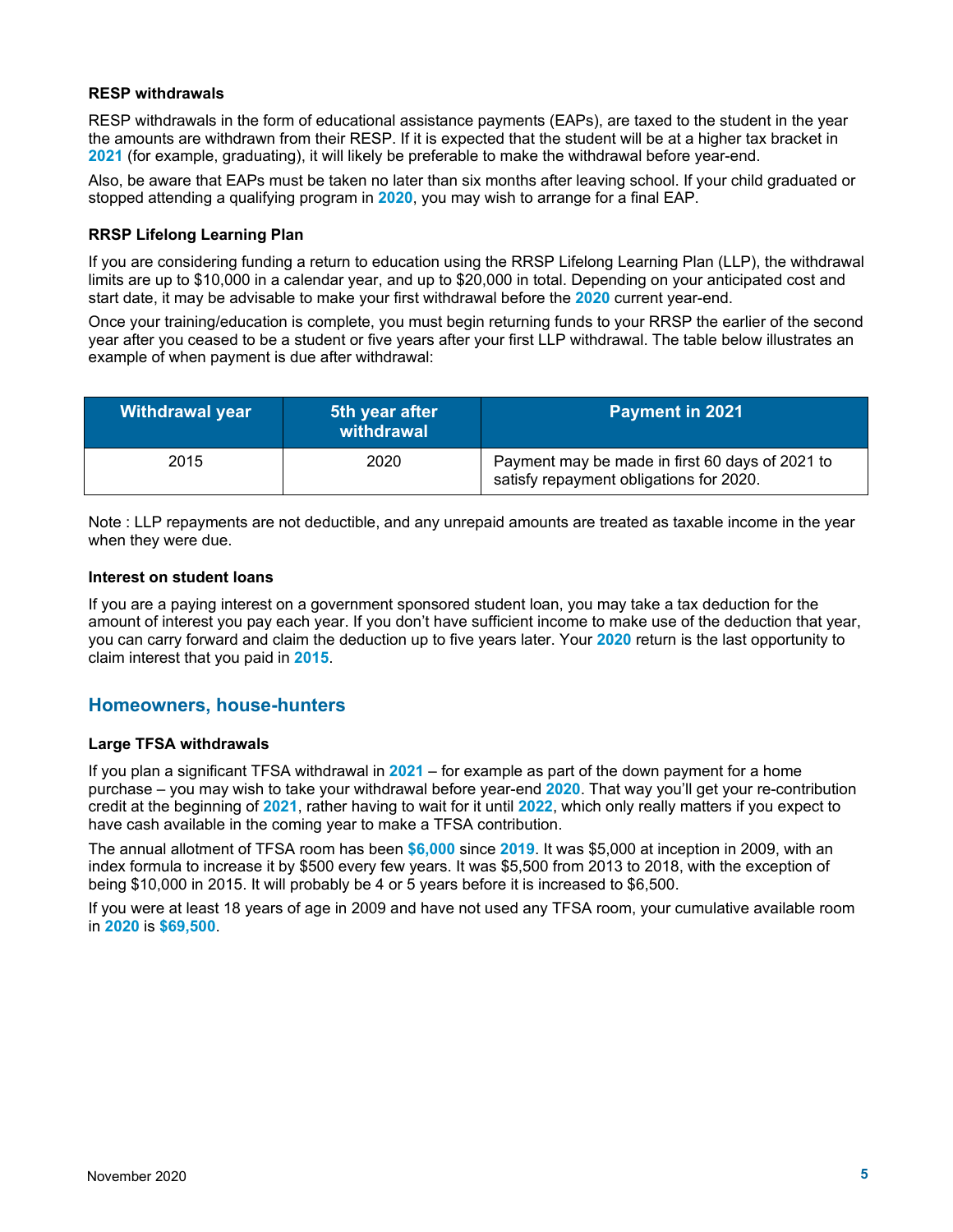# **RRSP Home Buyers' plan**

If you used the Home Buyers' Plan (HBP) to purchase a new home, your repayment period starts the second year after the year you withdrew funds. If it looks like your purchase or closing will be delayed, it may be worthwhile to delay your HBP withdrawal so that you are not having to begin repayments too soon after taking occupancy of your new home.

The table below illustrates an example of when payment is due after withdrawal:

| Withdrawal year | $2nd$ year after<br>withdrawal | <b>Payment in 2021</b>                                                    |
|-----------------|--------------------------------|---------------------------------------------------------------------------|
| 2018            | 2020                           | May be made in first 60 days to satisfy repayment<br>obligations for 2020 |

Note :

- HBP repayments are not deductible, and any unrepaid amounts are treated as taxable income in the year when they were due.
- The HBP limit is a per-person entitlement. The 2019 Federal Budget increased the withdrawal limit from \$25,000 to \$35,000, meaning that a couple could access up to \$70,000 using the program.
- The 2019 Budget also introduced provisions to allow individuals to be re-eligible as a first-time homebuyer sooner if they experience a marriage/relationship breakdown.

#### **Principal residence exemption**

As of **2016**, disposition of a principal residence must be reported on Schedule 3 Capital Gains and Losses on your tax return. While not a year-end issue, it's worth keeping this in mind if you disposed of an eligible property, as failure to report properly could lead to penalties or even a denial of the exemption.

#### **Moving within Canada**

If you are planning a move within Canada, keep in mind that your annual income is taxed in the province where you are resident on December 31 of the year.

If you are moving to a higher-tax province, it may be beneficial to delay your move until the new year. Or if you are moving to a lower-tax province, an earlier move may serve your interests. Given that it's such a major change, you may not be able to adjust, but at least you'll be aware so that you're not surprised when it comes time to file your income tax return in the new year.

# <span id="page-5-0"></span>**Disability needs**

#### **Registered disability savings plans (RDSPs)**

An RDSP is a tax-sheltered investment plan that may be used by a person who is eligible to claim the disability tax credit. The lifetime contribution limit is \$200,000, but there is no annual limit.

Government support is available in the form of up to \$70,000 of grants at a matching rate as high as 300%, and \$20,000 of free bonds. A plan may be opened no later than the year the beneficiary turns 59 years, and government support money is available up to when the beneficiary is aged 49.

In **2020**, that would mean it is the last year to open a plan for someone born in **1961**, and the last year of government support eligibility for someone born in **1971**.

#### **Home accessibility tax credit**

For persons aged 65 and over who claim the disability tax credit, the Home accessibility tax credit (HATC) is an annual credit that can be claimed on renovations that make your home safer or more accessible/functional for you. It applies to expenses up to \$10,000, which could lower your tax bill by as much as \$1,500.

As it can be claimed each year, a large renovation project might be planned to straddle a year-end to maximize the credit opportunity. A given payment may concurrently qualify for the medical expense tax credit, meaning both credits may be claimed for the same outlay.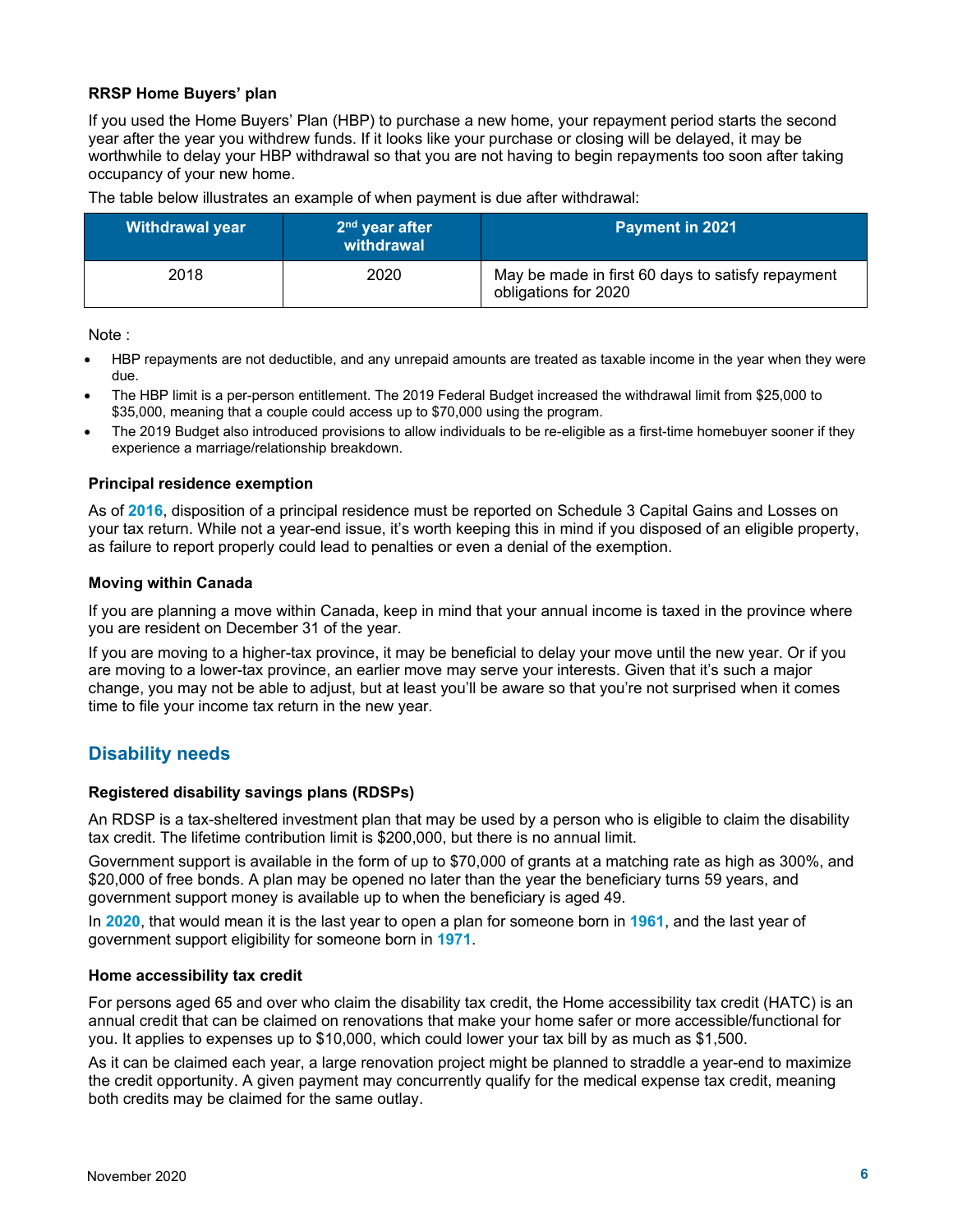#### **Medical expenses**

The medical expense tax credit may be claimed on the amount of qualifying medical expenses over the lesser of 3% of net income and an indexed annual dollar limit. For **2020**, the federal limit is **\$2,397**, with provincial limits ranging from about **\$1,600 to \$2,500**. The credit may be claimed for any 12-month period ending in the taxation year, which could inform when you book procedures, or subscribe and pay for qualifying devices and services.

# <span id="page-6-0"></span>**Savers & seniors**

# **RRSP contributions**

While you can make RRSP contributions in the first 60 days of **2021** and still claim against **2020** income, you may wish to start earlier. For example, you could make that contribution before year-end, or begin weekly or monthly payments before year-end and then top-up in February. Either way, the sooner you get the money in, the sooner tax sheltering begins working for you.

Even better, if you automate your contributions to occur on an ongoing basis thereafter, you relieve yourself of having to keep track of deadlines. As well, you'll spread out your risk of buying at a high point in the market by making a larger number of smaller contributions, as compared to a single large contribution that is pushed up against that first 60 days deadline.

## **Public pensions between ages 60 & 70**

People born in **1960**, **1955** or **1945**, respectively turn age 60, 65 or 70 in **2020**.

The normal commencement date for Old Age Security (OAS) and Canada Pension Plan (CPP) is age 65. You can begin a reduced CPP retirement pension any month after you turn age 60, or receive an enhanced pension for each month after age 65 up to 70. For OAS, you can't take it earlier than age 65, but can receive an increased pension for each month you delay after age 65 to as late as age 70.

While these are based on age at the month each commences (not year-end specifically), it is prudent to be thinking about these as you enter the year when you intend to begin taking OAS or CPP. According to government sources, the application can take up to 6 months processing time.

#### **CPP post-retirement benefit after age 65**

Are you turning age 65 in 2021? If you receive a CPP retirement pension and continue to work after age 65 (up to age 70), you have the option to stop paying CPP premiums. Your employer must match if you continue to pay premiums, and together these are credited toward your CPP post-retirement benefit (PRB).

To start or stop premiums, you must advise CRA and your employer using Form CPT30. It can be filed in any month, but only once per calendar year, so it is helpful to understand how it works before you turn age 65.

#### **Maturing RRSP at age 71**

If you were born in **1949**, you turn age 71 in **2020**. Before the end of the year, you will be required to convert your remaining RRSPs into a registered retirement income fund (RRIF) or registered annuity, or take the lump sum as income.

# **Final RRSP contributions at age 71**

As well, you can no longer make contributions to your RRSP after December 31 of the year you turn age 71. This is a problem if you have earned income in this particular year, as the contribution room credit does not arise until after year-end.

If you have a spouse who is under age 71, you may use this room to contribute to a spousal RRSP in the new year. If not, you could intentionally over-contribute the amount immediately before year-end, incur the 1% overcontribution penalty for December, but then be automatically brought back onside in January when the contribution room is credited.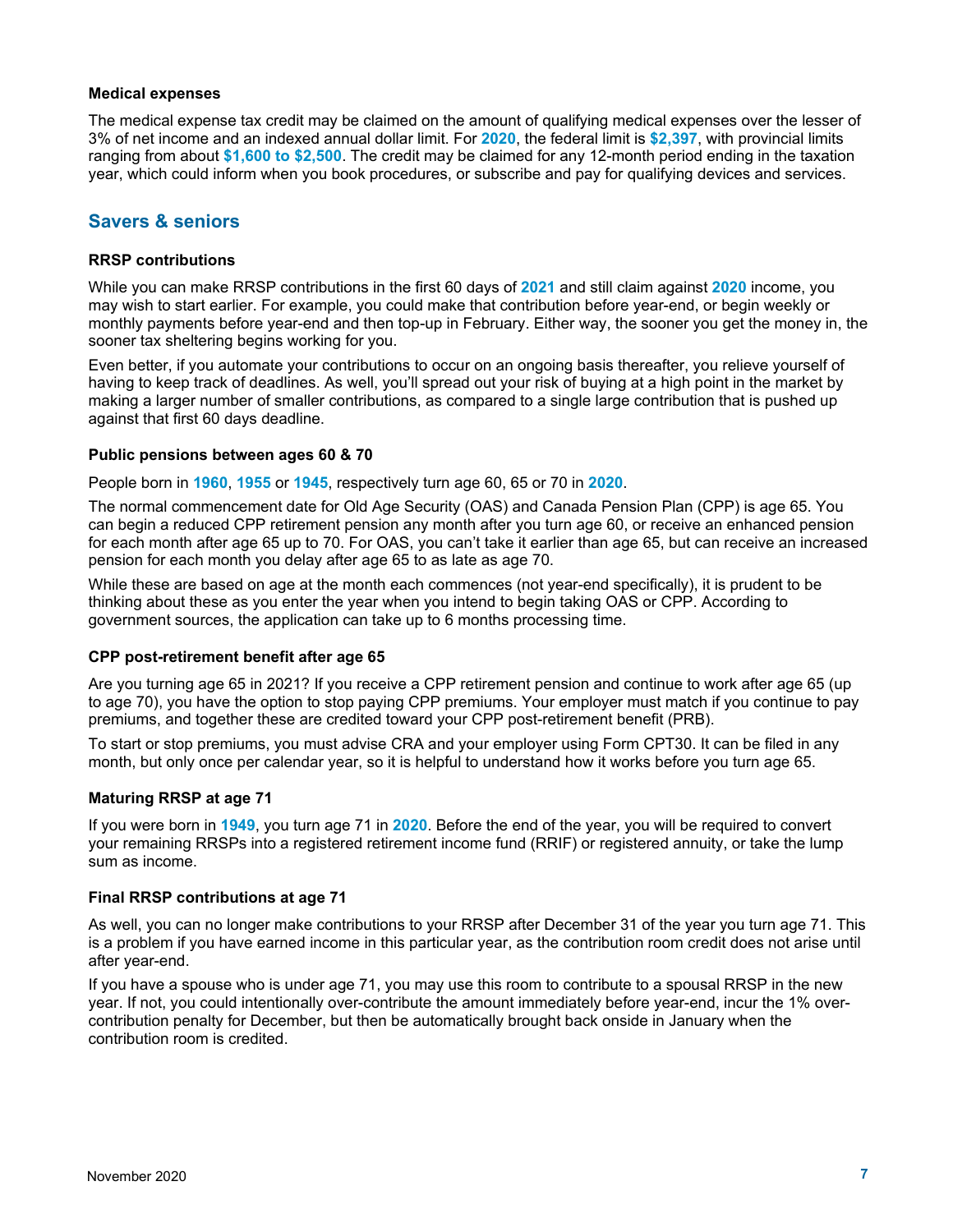## **Assure your pension credit**

The pension credit applies to the first \$2,000 of eligible pension income (EPI) received in a year.

Under age 65, EPI is generally limited to income from a registered pension plan (RPP). It may also i nclude income from a registered annuity or RRIF that is paid as a result of the death of a spouse or common-law partner.

If you are age 65 or over, EPI includes all RPP, registered annuity and RRIF income, but notably does not include an RRSP withdrawal. If you are holding RRSP funds alone, you will need to convert a sufficient portion to obtain RRIF payments before year-end to qualify for this credit.

#### **Registered plan rollovers on death**

RRSPs and RRIFs may be rolled over to certain beneficiaries, most often spouses, without tax applying on the transfer. This applies to amounts paid by December 31 of the year after the death occurred, which means December 31, **2020** for deaths occurring in **2019**. If there has been a delay for any reason, that will need to be resolved by year-end, otherwise payments made after this date may be taxable to either the recipient estate or the named beneficiaries on the RRSP/RRIF contract.

# <span id="page-7-0"></span>**Investors and markets**

#### **Capital gain/loss selling**

In a non-registered investment account (also known as an open or cash account), the sale of an investment can lead to a capital gain or loss. When a loss is realized, it must first be applied to reduce capital gains in that year, with any excess allowed to be carried back as many as three years, or carried forward indefinitely. If you had realized capital gains in **2017**, then **2020** is the last year you can realize capital losses to carry back against those gains and recover tax by amending that earlier tax return.

**Foreign exchange** – If foreign securities are involved, carefully consider the implications of foreign exchange before initiating a transaction. If the Canadian dollar has fallen against the foreign currency from the acquisition date to the disposition date, this would reduce the apparent capital loss when viewed in the foreign currency alone, and could possibly result in a capital gain. Consult a tax professional to verify your calculations.

**Superficial losses** – If you're anxious about being out of the market, keep in mind the "superficial loss" rules, which can apply if you buy the identical security 30 days before or 30 days after a capital loss transaction. The rule extends beyond you to affiliated persons, including a spouse, a corporation you control, and trusts of which you are the main beneficiary (such as your RRSP, RRIF or TFSA). Under the rules, the loss is denied and added back to the adjusted cost base (ACB) of the acquired property. The capital loss could still be realized, but only on the later sale of the repurchased security, assuming all transactions occurred in non-registered accounts.

**In-kind transfer caution** – The superficial loss rules can be especially harsh if you transfer an investment in-kind from a non-registered account to a registered account. As there is no ACB for investments in such accounts, the capital loss is simply gone. From a tax perspective, it would be preferable to sell the investment and contribute cash to the registered plan, wait the 30 days (understanding the market may move for or against you in that time) and then acquire within the registered plan.

#### **Settlement date T+2**

The settlement date for securities trades is when a transaction is completed for tax purposes. For decades up until 2017, settlement was trade date plus 3 days, or T+3. Now it is trade date plus 2 days, or T+2.

This year, a transaction made by **Tuesday, December 29** will settle by **Thursday, December 31**, the last business day of **2020**.

#### **Interest and fee expenses**

An investor may claim a tax deduction for investment management fees and for interest on debt used to acquire business or investment assets (though not for RRSPs, RESPs or other non-taxable plans). To qualify, the fees or interest must be paid before year-end.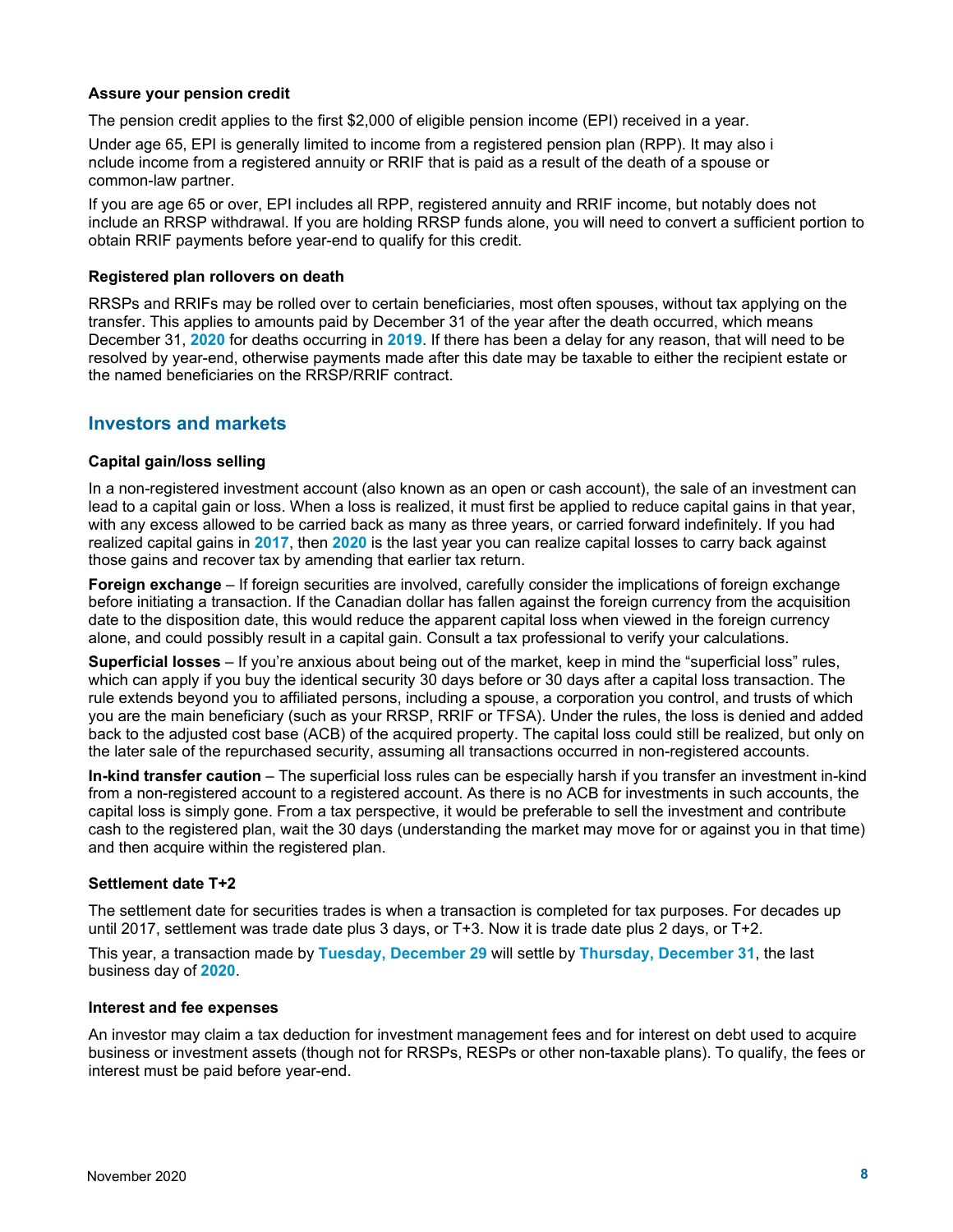#### **Mutual funds at year-end**

Many mutual funds distribute their annual income to investors as of a record date near calendar year-end, often mid-December. If you purchase late in the year but before the record date, you may be taxed on the full year's distributed income, despite only briefly being a holder in that year.

This is not a problem with registered accounts that grow tax-sheltered, but in a non-registered account you could find yourself with an unwanted tax bill. Though this is accounted for in the investment's adjusted cost base when you have a later disposition, you are out of pocket in the present. Accordingly, it is usually preferable to defer your non-registered mutual fund purchases until after the end of the year.

# <span id="page-8-0"></span>**Getting down to business**

## **Small business rate, affected by corporate passive income**

Corporations offer significant tax deferral compared to earning income at top personal tax rates. If the income qualifies for the small business rate, the deferral (until shareholder dividends are paid) is about 36% to 42% depending on province. This allows more to be reinvested in the business, or if not needed for business operations then to be held in corporate passive portfolio investments.

In 2018, the federal government took steps designed to limit corporate portfolio investment, mainly by targeting the small business deduction on the first \$500,000 of active business income. As the small business rate is 13% to 19% lower than the general corporate rate (varying by province), a loss of the small business rate seriously cuts into the deferral benefit outlined above. Ontario and New Brunswick have not implemented the change, but the federal difference of 6% could still be lost in those provinces.

Now, for every \$1 of passive income over \$50,000 earned by the corporation in the preceding tax year, the \$500,000 threshold is reduced by \$5 until it is entirely lost once passive income hits \$150,000.

With the prospect of higher corporate taxes, one of the best deductions is the owner-manager's own salary. A good starting point would be to take a salary of at least **\$154,611** in **2020** to maximize the allowable RRSP contribution room of **\$27,830** in **2021**. Even larger annual deductions may be available if an individual pension plan (IPP) is established to be used in place of RRSP contributions. The corporation could also re-direct some cash into tax-exempt life insurance, as the income in such policies does not contribute to the loss of room for the small business rate.

Despite being a couple of years old, these changes have ongoing implications for year-to-year income and dividend decisions, holding of passive investments and eventual drawdown of all corporate assets. Business owners should discuss with their legal and tax advisors how this affects their coordinated personal and business financial planning.

# **Tax-on-split-income (TOSI) and family shareholders**

In 2018, the TOSI rules were expanded beyond minor children to apply to spouses and adult children of a principal shareholder of a corporation. Top bracket tax is imposed on certain income distributions, particularly dividends. There are some exceptions based on contributed capital, risk undertaken and degree of involvement in the business.

The exceptions can be very complicated, but there are some relatively simple ones. For example, TOSI will not apply on a dividend to a spouse if the principal shareholder is over the age of 65. With children, TOSI will not apply if a child over age 24 owns shares with at least 10% of the voting rights and value of the corporation, so it would make sense to delay dividends until such a child reaches age 25.

Beyond that, past practices should be revisited with legal and tax advisors to determine appropriate adjustments for the current year, and decide what further steps may be taken to manage future years.

#### **Bonuses before year-end**

Employee bonuses from a corporation are deductible in the corporation's tax year when declared, but do not have to be taken into the employee's income until actually paid. That can be as late as 179 days after the corporation's year-end. These arrangements are commonly set up to allow an owner-manager to defer income recognition over a calendar year-end, so close attention must be paid to all dates involved.

Note that the TOSI rules do not apply to reasonable (that is, market rate) employment income paid to family members, including legitimate bonuses.